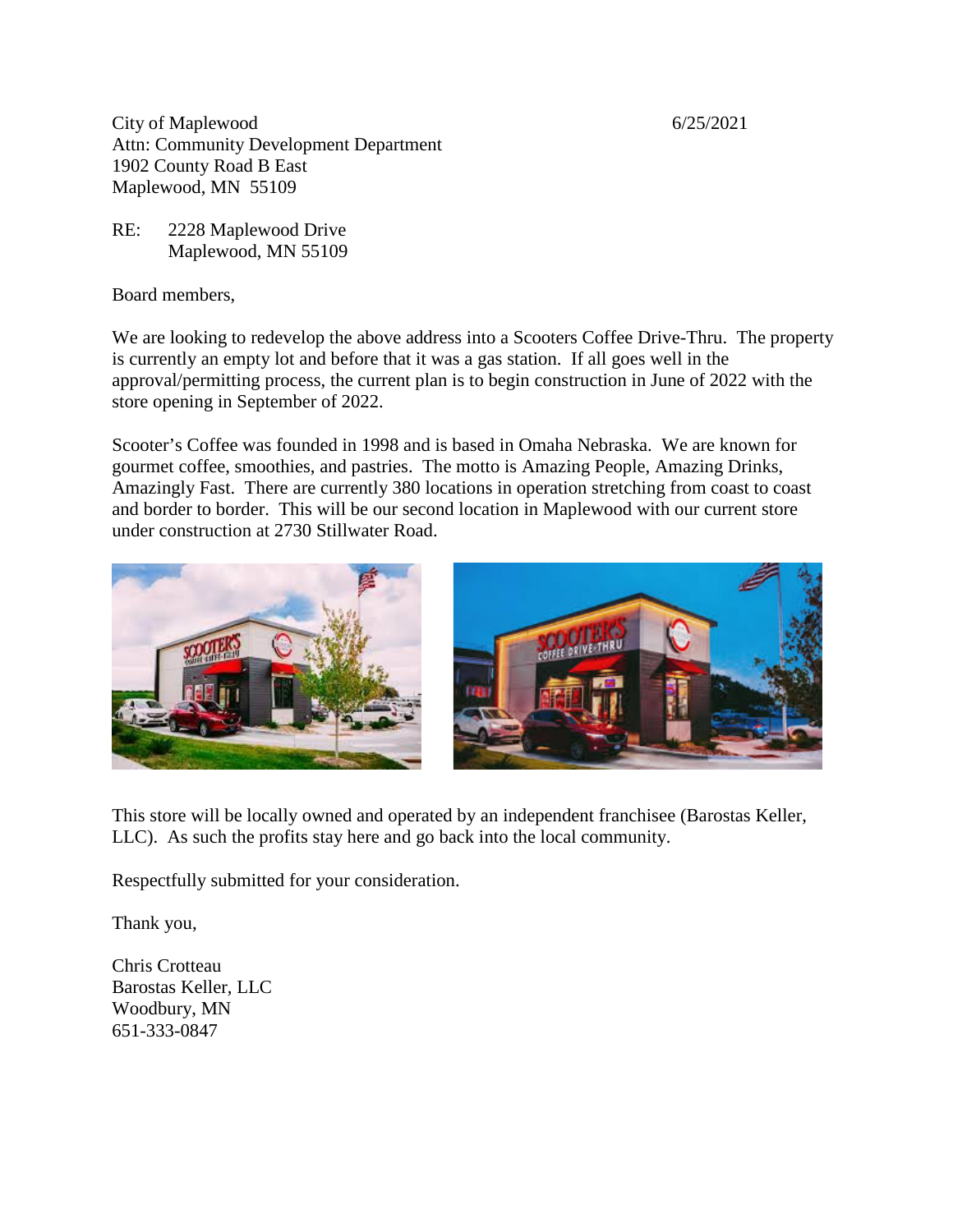City of Maplewood 12/17/2021 Attn: Community Development Department 1902 County Road B East Maplewood, MN 55109

Re: Conditional Use Application 2228 Maplewood Drive

We are looking to redevelop an existing property that is currently empty. It had been used as a gas station previously (over 10 years ago). The proposed use of the property will be a Scooter's Coffee Drive-Thru Kiosk. This will be the second Scooter's Coffee location in Maplewood, with our first store currently under construction at 2730 Stillwater Road.

As we understand it, a conditional use application is required as this property is located within 350 feet of residential property.

We feel the City should approve this request for the following reasons:

- We be designing, maintaining, constructing and operating within the plan of the City codes and ordinances. The kiosk will mimic the look and feel of the one we currently constructing.
- The redevelopment of the site will enhance the look and feel of the surrounding area will still maintaining the character of the area.
- There would be no negative effects to property values.
- The proposed use will not adversely affect people or property located near this site. As this usage will be similar to other drive-thru restaurants in the area, there will be no excessive noise, odor, or air pollution.
- This location is on the same access as other businesses in the area (Menards, car dealers, etc.), so the addition of this store will not drastically change the amount of traffic already in the area. Also, since it was previously a gas station, I would anticipate traffic levels to be in line with what it was when that station was in operation.
- There should be no additional costs for public facilities or services.
- With the size of our kiosk and usage requirements we will be able to preserve a large portion of the property in its current/natural state.
- With this usage being similar to other drive-thru operations in the area, and there will be little to no effects on the environment.



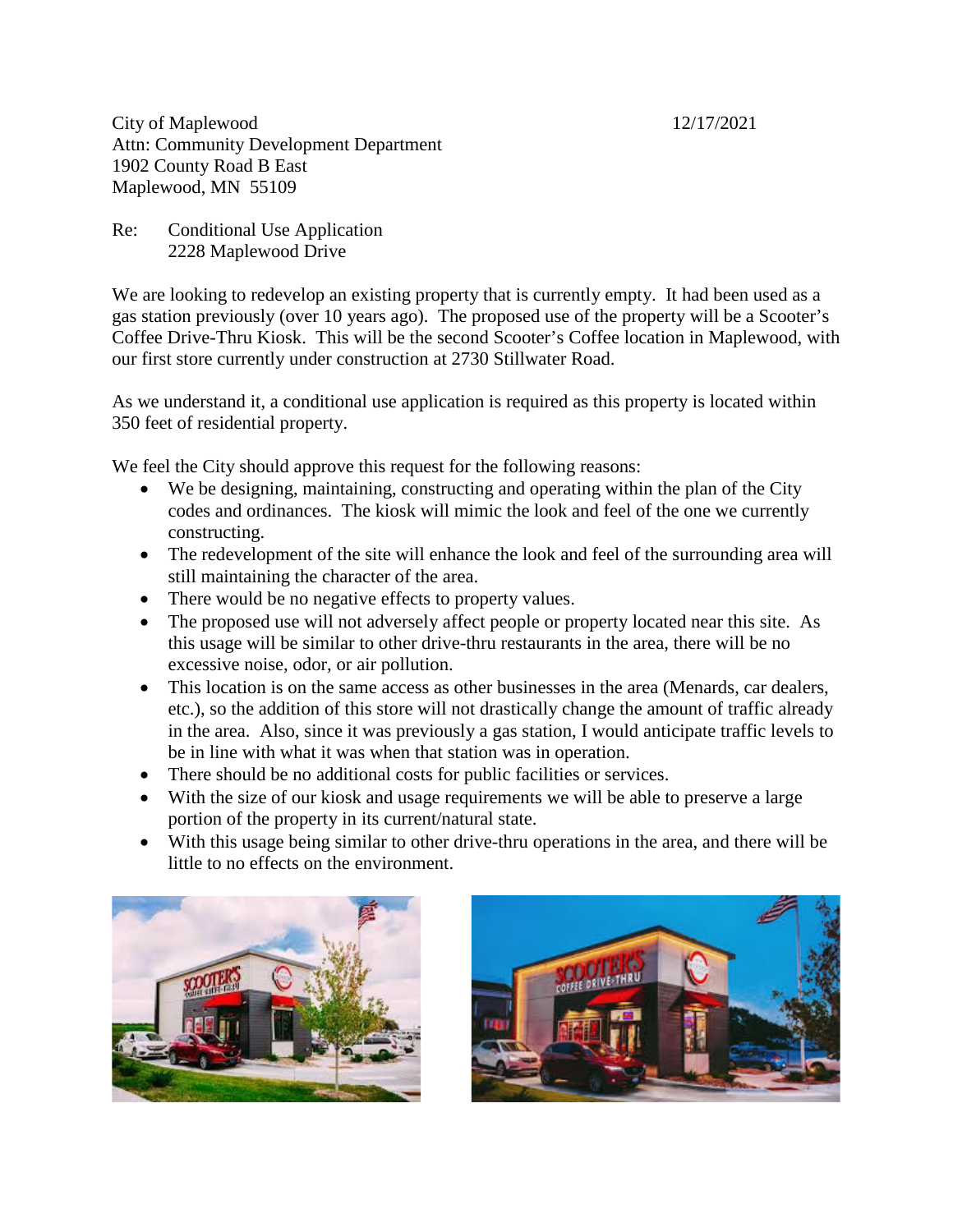City of Maplewood 12/17/2021 Attn: Community Development Department 1902 County Road B East Maplewood, MN 55109

RE: Variance Request 2228 Maplewood Drive

We are looking to redevelop an existing property that is currently empty. It had been used as a gas station previously (over 10 years ago). The proposed use of the property will be a Scooter's Coffee Drive-Thru Kiosk. This will be the second Scooter's Coffee location in Maplewood, with our first store currently under construction at 2730 Stillwater Road.

We are applying for a variance in the parking setback for pavement encroachment in the SE corner of the site. The encroachment totals approximately 97 SF (please see below for diagram).

As you can see from the site plans, this property has a fairly limited area for development due to the size and shape of parcel. There are also some easements with drainage and utilities that have hindered how we can position the building, parking, and access. Our Civil Engineer (Stantec) has been in communication with Maplewood City Engineers to confirm drainage requirements and has designed the layout in conjunction with their guidelines. Due to the innate hardships of development on this parcel posed by the shape and existing utilities, we believe a variance is warranted for a minor encroachment within the parking setback for the project. The encroachment will not cause any major problems with access, traffic, or local residents. The encroachment will allow for proper circulation and traffic flow for customers as they access the site.

Thank you for your consideration.

Chris Crotteau Barostas Keller LLC 651-333-0847